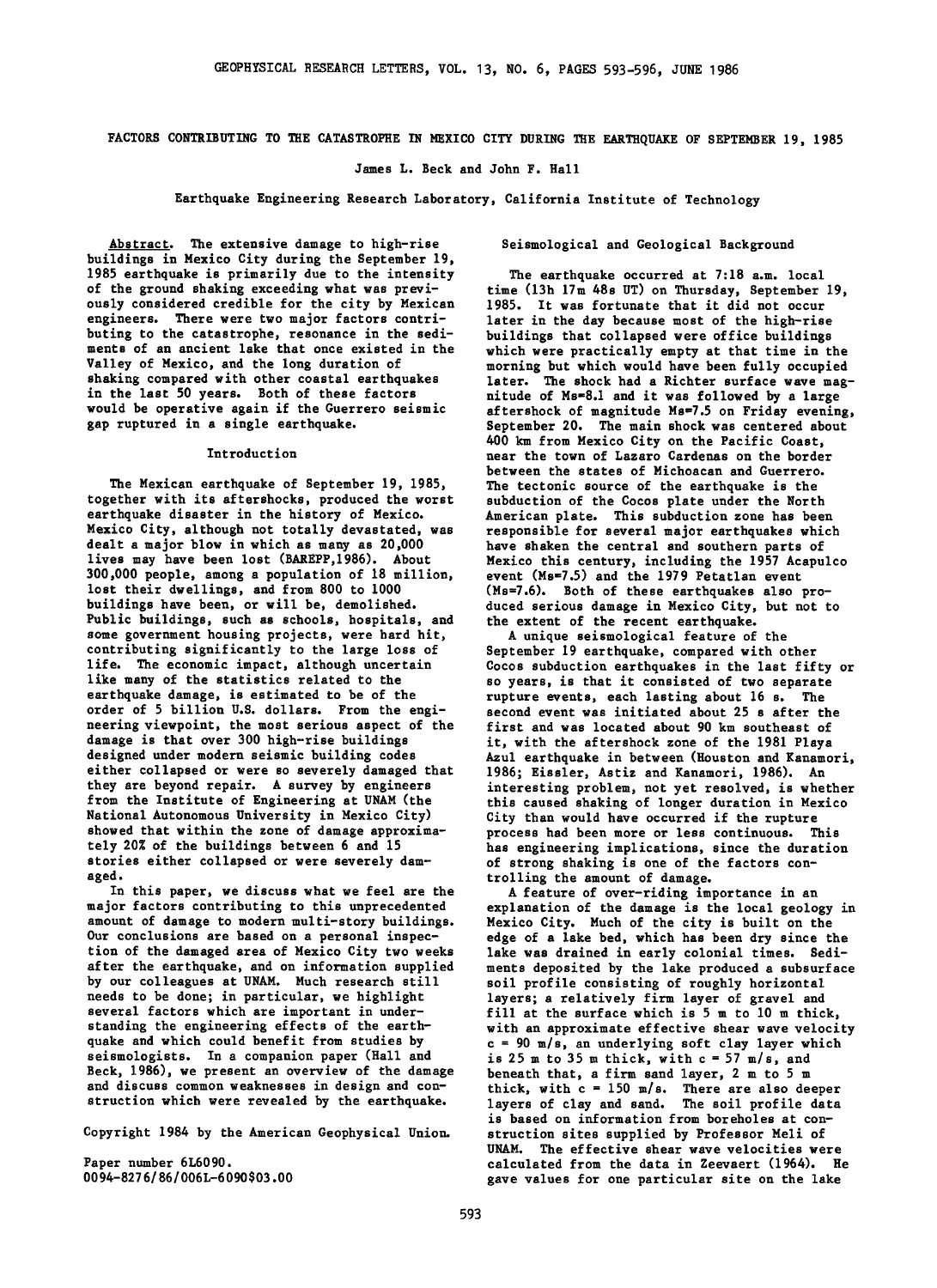

**Fig. 1. Distribution of severe structural damage and sites where records of the strong ground shaking were obtained. Only some of the major streets of Mexico City are drawn.** 

**bed, but since the sediments were probably deposited fairly uniformly, the above values for the clay and sand layers are likely to be representative over horizontal dimensions of several kilometers.** 

# **Factors Contributing to the Damage**

**Based on a survey by engineers from UNAM, a map has been drawn showing the distribution of severe damage and structural collapse throughout Mexico City (Figure 1). It is of great interest that this damage is confined to those portions of the city which are on the old lake bed. The same survey showed that percentagewise most of the damage occurred to buildings with 6 to 15 stories. Because of the severity of the structural damage, there has been speculation that it is the result of poor quality materials, poor workmanship and lack of adherence to the earthquake-resistant design provisions of the Mexican building code. These factors may have played a role in some cases, but in our judgement, the major reason for the extensive damage was that the intensity of shaking on the lake bed was much greater than the intensity upon which the seismic provisions of the building code were predicated. The two major factors behind the severity of the seismic attack on buildings were:** 

**(1) resonance in the lake sediments, and (2) the long duration of the shaking.** 

# **Resonance of the Lake Sediments**

**A strong-motion record obtained during the main shock at the Seismological Observatory at Tacubaya (Figure 2) is representative of several** 

**strong-motion records obtained on firm ground in Mexico City. They exhibit a broad-band frequency content and peak horizontal accelerations of 3% to 4% g. In contrast, a strong-motion record obtained at the SCT site (Ministry of Communications and Transport) on the lake bed shows a peak ß horizontal acceleration of 17% g and a frequency content dominated by a component with a period of 2 s (Figure 3). Actually, the maximum resolved acceleration from the east-west and north-south components is 20% g. This can be compared with that corresponding to a 100-year return period, which was estimated prior to the earthquake to be 14% g (Rosenblueth, 1979). The vertical accelerations at the SCT site were much smaller, with a peak about one-fifth of the maximum horizontal accelerations. Another characteristic of the • Fig. 6.** Iake bed motions is that the acceleration ampli-<br>
tude continued to grow over about 40 s, sug**gesting a resonant build-up within the sediments.** 

**Further support for this resonance hypothesis is the strong amplification of the ground motions between the Tacubaya and SCT sites, which are**  $\frac{1}{2}$ **Example 3 Separated by** 5 km (Figure 1). This shows up very **dramatically in the response spectra for these two sites (Figure 4). The response spectrum**  SEVERE DAMAGE Shows the maximum response to the ground motion  $\frac{1}{2}$ **• ACCELEROGRAPH SITE reached by an elastic mass-spring oscillator as a function of the vibrational period of the oscillator. For a 5% damped oscillator, which can be taken as representing the elastic response of a building in its fundamental mode of vibration, the peak response to the SCT ground motion is about 25 times larger than the peak response to the Tacubaya ground motion at a period of 2 s. In fact, the spectral acceleration of lg for 5% damping is exceptionally large. Notice that the Tacubaya spectrum does not have a peak at a period of 2 s, suggesting that the strong response at this period on the lake is a local effect. In fact, Houston and Kanamori (1986) find that the source Fourier amplitude spectrum is somewhat depleted in the 1 to 10 second range relative to the average source spectrum of 7 large interplate subduction events.** 

> **There are two other features of the SCT response spectrum in Figure 4 worthy of comment. The side peak at a period of 2.6 s seems to be a significant feature. It also shows up in the Fourier amplitude spectrum at 0.38 Hz (period 2.63 s), where it is more clearly separated than in Figure 4 from the peak at 0.49 Hz (period 2.04 s). The other peak in the SCT response spectrum around 0.5 s (Figure 4), actually appears at 0.68 s when the spectrum is recalculated with a finer frequency resolution. There is a corresponding peak in the Fourier amplitude spectrum at 1.47 Hz (0.68 s), although it does not appear as strongly as in the response spectrum. There are two simplified models which could**



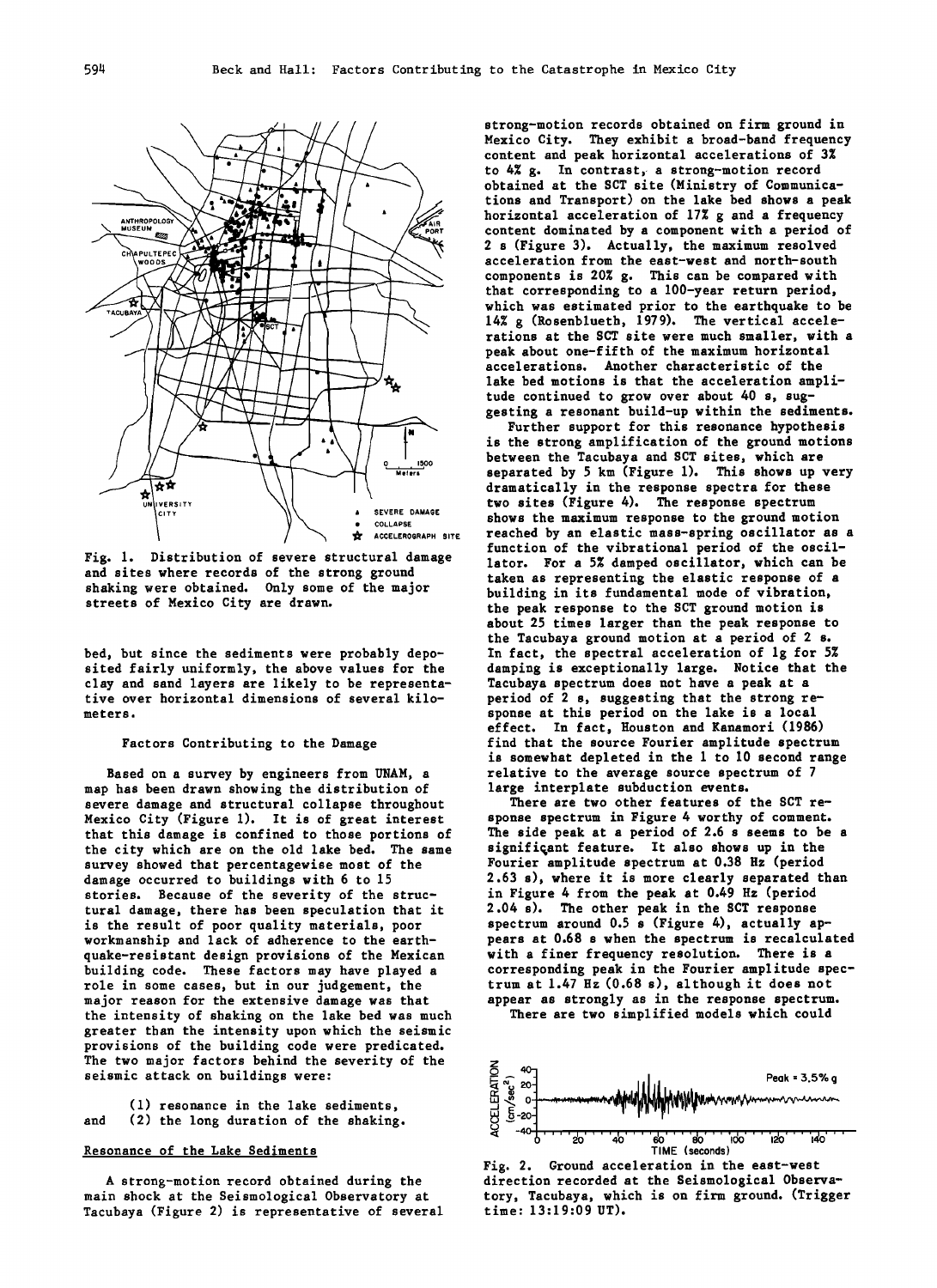



**explain the apparent resonance phenomenon, one involving body waves propagating up through the valley sediments and the other involving surface waves propagating across the valley. The real situation is sure to be more complex, although a combination of these models may give at least a qualitative explanation. We feel, however, that the phenomenon is important enough to warrant much more detailed studies than the simplified picture given below.** 

**The body-wave model hypothesizes that shear waves enter the Valley of Mexico from the basement rock and as they propagate towards the surface, they encounter layers of sediment with lower wave velocities. This causes the waves to approach vertical incidence, so that resonance is caused by reflections back and forth between the free surface and any interface across which there is a pronounced change in the shear wave velocity. The largest such change near the surface is at the interface between the shallowest clay layer and the sand layer beneath it. The lowest frequency resonance in this situation would occur for shear waves which have a period four times the time it takes to propagate from the clay/sand interface to the free surface. At the SCT site, the surface layer is about 6 m thick and the clay layer beneath is 25 m thick. From the shear wave velocities given earlier, we find that the lowest resonant period is 2.0 s. The next lowest resonant period for these two layers is 0.67 s, onethird of the fundamental period. These resonant periods are in excellent agreement with the peaks seen in the spectra of the SCT strong-motion record. Based on a similar argument, the 2.6 s peak may be due to resonance set up between the free surface and the next deepest clay/sand interface.** 

**For the surface-wave model, it is not necessary to postulate the excitation of "crossvalley" modes to get greatly amplified surface motions. Indeed, the existence of strong standing waves set up by reflections across the valley seems unlikely. Drake (1980), using a finite-element model, showed that Love and Rayleigh waves propagating into a semi-infinite "valley" are still greatly amplified at certain periods despite the absence of a reflecting boundary. The periods for large amplifications correspond to the longest resonant periods of shear waves propagating vertically into the relatively soft alluvium layer at the surface. Thus, the agreement between the resonant periods from the vertically-incident shear-wave model and the periods of the peaks in the strong-motion spectra does not necessarily favor this model over the surface-wave model.** 

**The importance of the resonance phenomenon in contributing to the structural damage is apparent from the response spectra comparison in Figure 4.**  **It is the reason why the damage was confined to areas of Mexico City on the lake bed. It also explains why high-rise buildings suffered the most severe seismic attack. They have long fundamental periods of vibration and hence responded resonately to the long-period lake-bed shaking. The old colonial buildings and other low-rise buildings survived with little damage primarily because they have short fundamental periods and not because they are relatively stronger.** 

**A cursory examination of Figure 4 might suggest that buildings of about 15 to 25 stories would have suffered the most severe damage, based on the rule of thumb which states that high-rise buildings with N stories have elastic fundamental periods approximately equal to N/10 s. In fact, the statistics show that the damage was concen**trated in buildings of 6 to 15 stories. **explanation is that as a building yields and suffers damage to its nonstructural and structural components, its natural periods lengthen. In effect, buildings with 6 to 15 stories were drawn into the most energetic frequency band of the lake-bed motions, whereas taller buildings moved out of this range as they became more flexible during the earthquake (Hall and Beck, 1986).** 

# **Duration of Shaking**

**Assuming the amplification occurring on the lake bed is primarily due to a resonant build up of seismic waves within the top subsurface layers, the duration of the incoming seismic waves is a very important factor in controlling the degree of the amplitude build-up. The longer duration of the main shock on September 19, 1985 compared with other earthquakes in the Cocos subduction zone in the last 50 years, therefore helps to explain the greater amount of destruction in Mexico City. First, the ground motions had more time to build up to larger amplitudes by resonance within the lake sediments. In fact,**